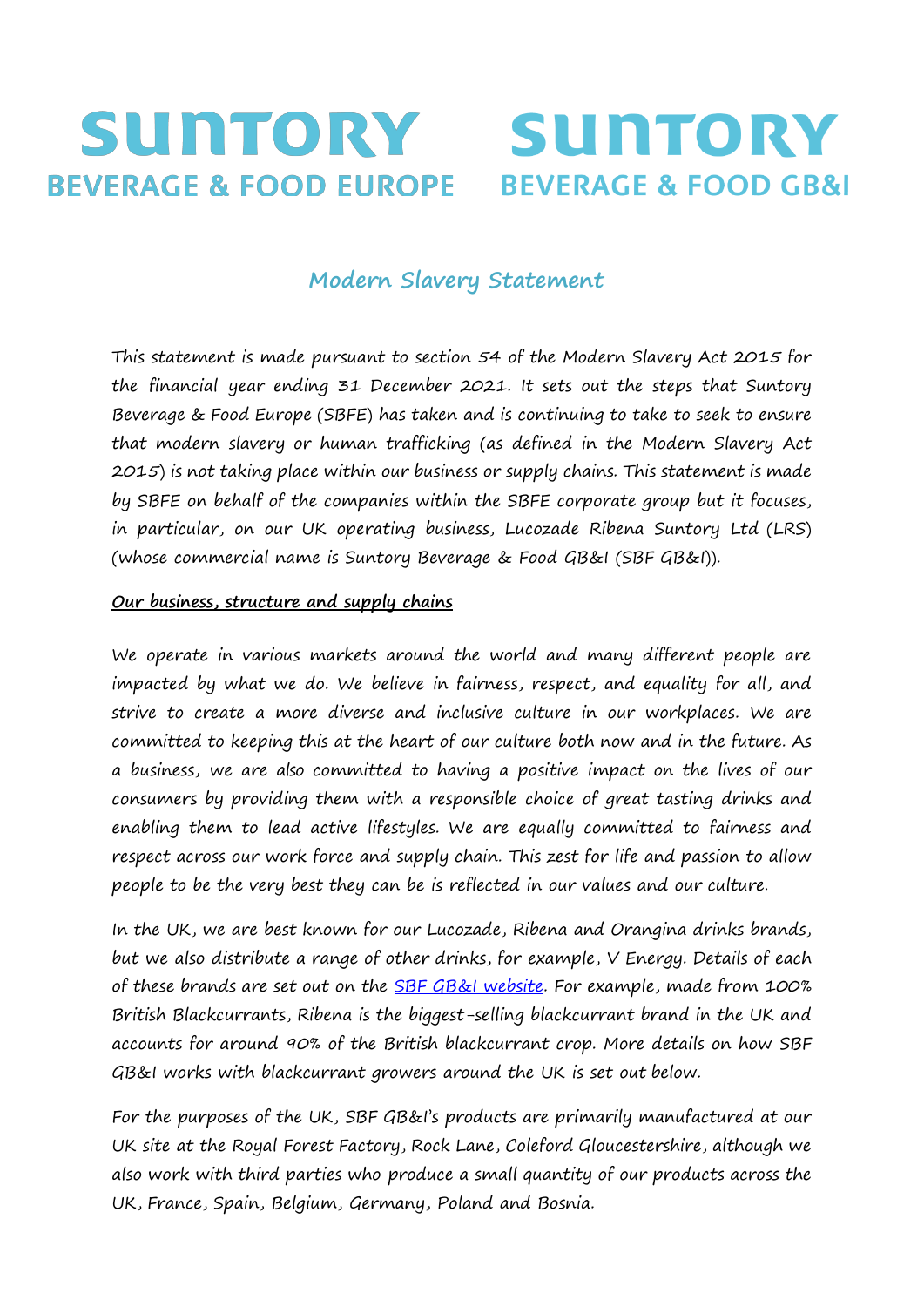#### Our policies and how we do business

matters as confidential.

Like our consumers and the world around us, we're constantly evolving and adapting to complex changes in the external environment. Growing for Good is our company's promise to provide innovative solutions and take collaborative action to reduce our environmental footprint and deliver sustainable growth with a purpose. For us, this means creating great tasting drinks that people can feel good about. Our approach centres around four key areas: Our Drinks, Our Resources, Our Society and Ourselves. As part of this, at SBFE, we are committed to working with integrity, which is why we have an SBFE Ethics & Compliance programme. Our brands and our products are trusted everywhere we operate and our business is built on this foundation of trust. As

a business committed to acting ethically, honestly and transparently, SBFE has a zero-

tolerance approach to modern slavery and human trafficking. At SBF GB&I, responsibility for ensuring we meet the standards that SBFE sets itself and us is led by the SBF GB&I Ethics and Compliance Committee, with support from the SBF GB&I Board and others across the business, and we encourage all of our people to engage with, and fulfil, our values. We support our employees to feel empowered to raise any concerns they may have of possible misconduct within our workforce, or of suspected modern slavery or human rights issues, and have an Ethics and Compliance hotline policy detailing how employees can report such matters. The hotline is available 24/7 and is operated by an independent organisation who treat

Our SBFE Procurement Policy is aimed at ensuring our sourcing activities are both ethical and socially and environmentally compliant. It also aims to ensure we manage and monitor our suppliers and service providers in an open and transparent way.

Our global standards on responsible sourcing are based on the Ethical Trading Initiative (ETI) Base Code, an alliance of companies, non-governmental organisations and trade union organisations committed to working together to identify and promote good practice in the implementation of codes of labour practice and key international standards, including the International Labour Organisation's (ILO) fundamental conventions on labour standards.

#### **The risks in our industry, how we choose our business partners, and due diligence**

We are aware of the risk of modern slavery and human trafficking within the beverage industry and we are committed to implementing and enforcing effective systems and controls to ensure that it is not taking place anywhere in our own business or in any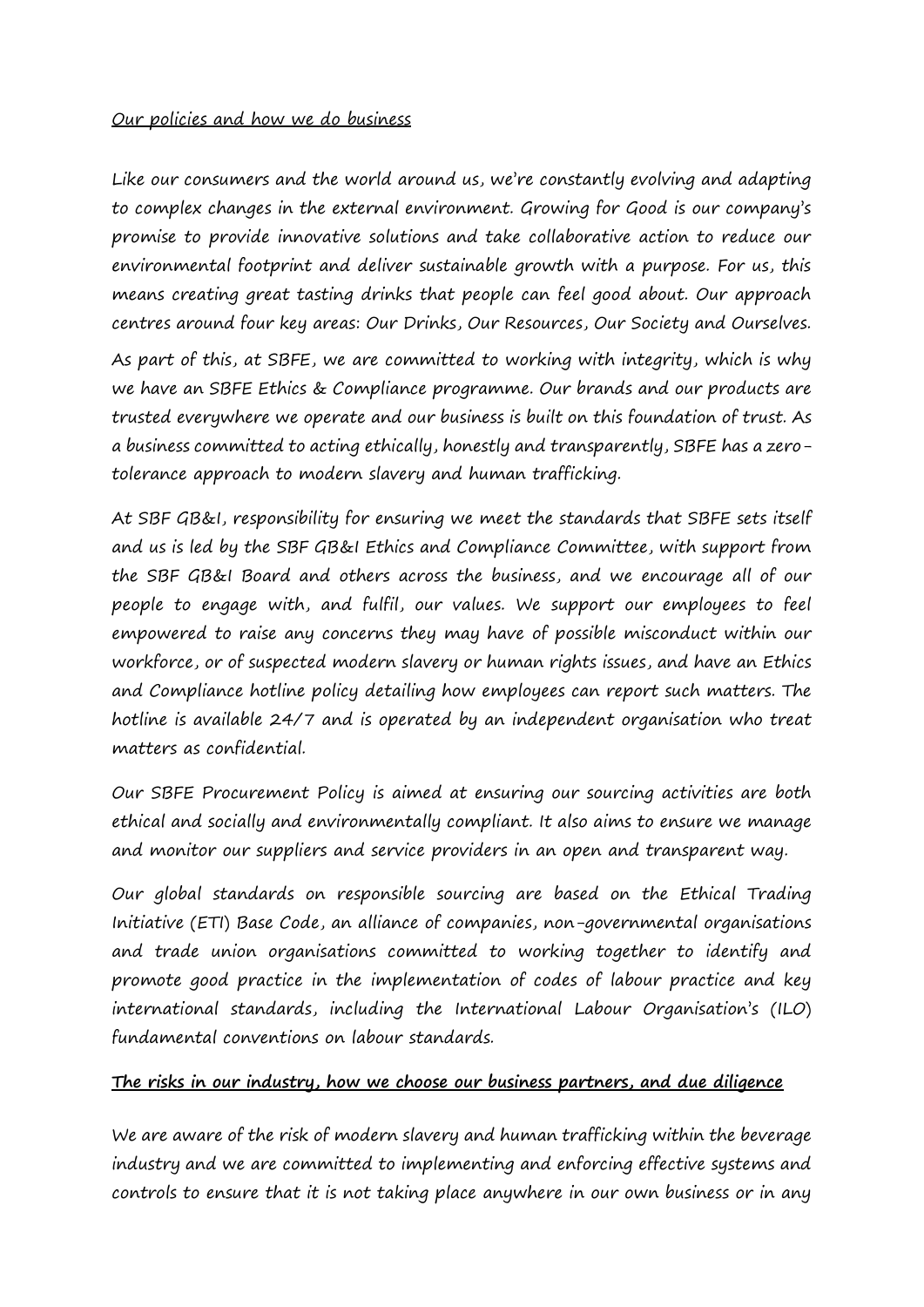of our supply chains. We are also committed to ensuring that there is transparency in our own business and in our approach to tackling modern slavery and human trafficking throughout our supply chains.

Our supply chains include suppliers from across the world. At SBF GB&I, in order to fulfill our commitment to ensuring that there is no modern slavery or human trafficking in our business and our supply chains, we take the following steps:

- The SBFE Codes of Business Conduct for Employees and Business Partners expressly commits SBFE to safeguarding human rights within its business and within its supply chain. SBFE employees and business partners are prohibited from engaging in, or in any way condoning, involuntary or compulsory labour and our employees are required to identify any suspicion of human slavery or trafficking within the business or the supply chain to the business' legal team immediately;
- Our commitment to acting with integrity, along with the relevant Codes and Policies, are set out on SBF GB&I's website;
- Our business partners are vetted for their commitment to the prevention, detection and combatting of modern slavery through questionnaires, due diligence checks, site visits and audits;
- Before commencing relationships with our business partners, they are required to sign a pre-qualification questionnaire confirming that they agree to be bound by our Code of Conduct for Business Partners;
- We have appropriate Modern Slavery Act contractual terms and conditions to ensure that our suppliers commit to meeting the standards that we set;
- The identity and eligibility to work of all our new employees is checked;
- We ensure that all our employees have freely chosen their employment: there is no child, forced, bonded or involuntary labour, and workers are not required to lodge their identity papers or deposits. They are able to leave their employment after reasonable notice; and
- Wages and benefits paid to our employees for a standard working week are never less than the applicable national legal standards.

We use a variety of third-party due diligence and monitoring tools which help us screen potential and existing suppliers to manage risks in our supply chain. Once a supplier has submitted the pre-qualification questionnaire, if there are any concerns these tools facilitate additional checks. For many of our suppliers we are making use of the world's largest ethical platform, SEDEX, to extend visibility beyond our business to ensure that we maintain an ethical supply chain for our products. We continue to extend the application of these tools across our suppliers.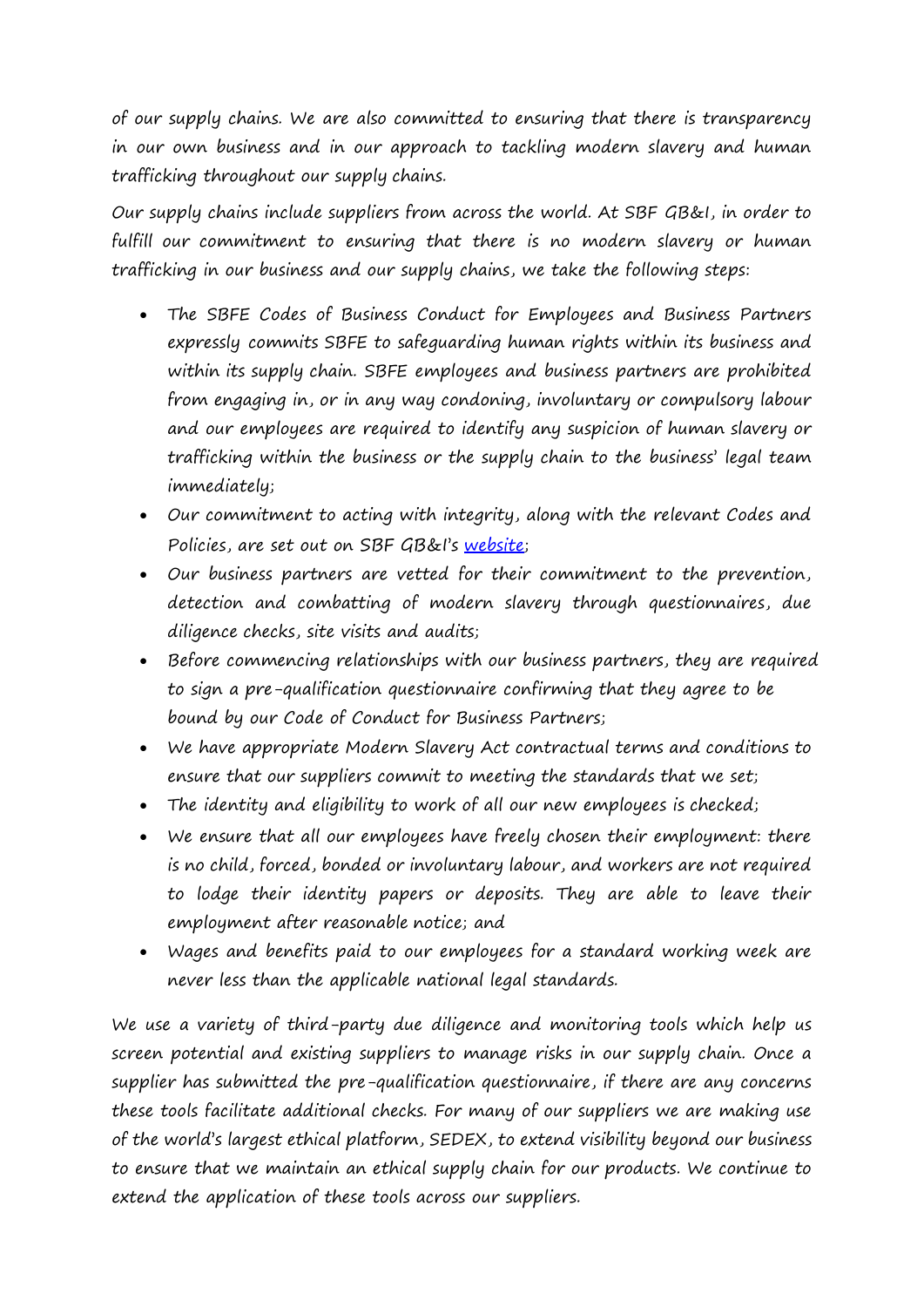As noted above, Ribena accounts for 90% of the British blackcurrant crop. We recognise that fruit harvesting is an area where there is a potentially higher than average risk of exploitation, due to the frequency of which migrant workers are used to pick fruit by hand. SBF GB&I works closely and directly with 33 blackcurrant growers around the UK who are all Red Tractor assured, and 93% of whom are SEDEX members (see above). Many of these trusted relationships span for generations and all are focused on a shared passion for taste and the environment. Around 10,500 tonnes of blackcurrants are harvested each year. All of our blackcurrants are harvested mechanically, using machinery utilised by employees of the growers: they are not picked by hand. Further details on the 'Bush to Bottle' journey of Ribena can be discovered here.

#### **Training and support**

We have trained relevant staff on the prevention, detection and combatting of modern slavery, and will continue to provide training within SBFE.

In particular, we provide an online modern slavery training module which is mandatory for completion by relevant employees across our SBFE organisation, including in our procurement, supply chain, human resources and legal teams, amongst others. We continually review the training and those who are required to complete it. Our aim in delivering this training is to ensure a strong understanding across key business areas of our zero-tolerance approach to modern slavery and human trafficking within our supply chains. The training is targeted at those employees most directly involved in making purchasing decisions or carrying out actions where there is the highest risk of modern slavery issues within our supply chains. We recognise the complex nature of modern slavery and based on the positive feedback from employees who have completed the module, we know the training has been effective and has increased awareness of the risks within our business and wider FMCG industry. In addition to the above, we plan on creating an online video later this year to further raise awareness of modern slavery for relevant employees across our SBFE organisation.

We also continue to communicate the importance of preventing modern slavery in our organisation to our workforce by publishing relevant literature around our UK sites and in our UK employee communications.

The importance of ensuring the prevention, detection, and combatting of modern slavery has been discussed and agreed at a senior level within SBFE, including, for example, by the SBF GB&I Board, Ethics and Compliance Committee, and Executive